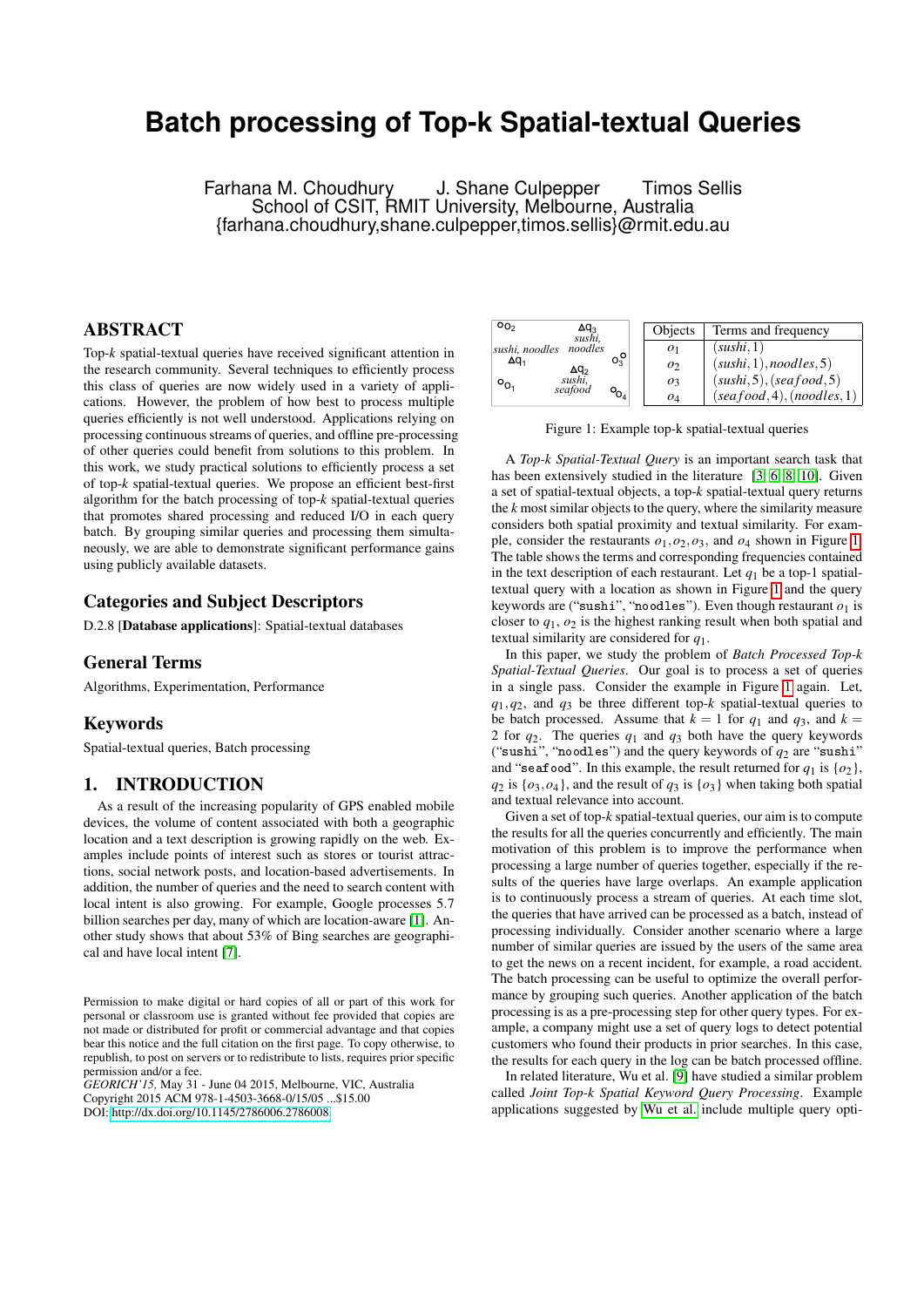mization by grouping/partitioning a large set of queries, and privacy aware query support by hiding a query among multiple fake queries. These queries could also benefit from the approaches proposed in this work. However, [Wu et al.](#page-5-6) consider only the *Boolean* top-*k* spatial-textual queries where a query retrieves *k* objects closest to the query location containing *all* of the query keywords. The authors proposed a new index structure, the *W-IR-tree*, which uses a frequency based partitioning of the object terms for index construction. This index structure and associated pruning strategies are applicable for the Boolean top-*k* query where a relevant object should contain all the query keywords, thereby, not directly extensible to queries that consider both spatial and textual similarity.

To the best of our knowledge, we are the first to propose and address the *Batch Processed Top-k Spatial-Textual Query* problem. Given a set of top-*k* spatial-textual queries, we propose an efficient algorithm that processes all of the queries concurrently using a best-first approach. The key idea of the algorithm is to share the computation and I/O cost among all queries. This algorithm is generic and applicable to any existing spatial-textual index structure that can answer individual top-*k* queries. In summary, the key contributions of this paper are as follows:

- We introduce a novel problem, *Batch Processed Top-k Spatial-Textual Queries* that is useful in many real-life applications.
- We propose an efficient best-first algorithm that greatly reduces the overall computational costs by sharing the processing and I/O costs among the queries.
- We conduct an extensive experimental study to show the efficiency of our approach using publicly available datasets.

The rest of paper is organized as follows: Section [2](#page-1-0) gives an overview of the related work. Section [3](#page-1-1) presents the problem definition. In Section [4,](#page-1-2) we describe our proposed algorithms. Finally, the experimental evaluation is shown in Section [5,](#page-3-0) and the paper is concluded in Section [6.](#page-5-7)

## <span id="page-1-0"></span>2. RELATED WORK

In this section we review relevant previous work on top-*k* spatialtextual queries and the joint processing of these queries.

## 2.1 Top-*k* spatial-textual queries

Given a set of spatial-textual objects, a top-*k* spatial-textual query returns a ranked list of *k* objects with the highest ranking scores, where the scoring function is a combination of the distance to the query location and the text relevance to the query keywords. Existing approaches depend primarily on variations in indexing data structures to answer a query efficiently [\[3,](#page-5-2) [6,](#page-5-3) [8,](#page-5-4) [10\]](#page-5-5). However, these methods are designed to answer queries individually. The computations and associated I/O costs are not shared among multiple queries, and queries are not processed concurrently. This leads to many disk reads and computations to be repeated, especially if the queries being processed are similar, i.e., the queries share a lot of keywords and are located close in space.

## 2.2 Joint top-*k* spatial-textual queries

Wu et al. [\[9\]](#page-5-6) studied the joint top-*k* spatial-textual queries, where, given a set of queries, queries are processed jointly as a single query. They addressed the problem for only *Boolean* top-*k* queries, i.e., a query retrieves *k* objects according to the distance from the query location that contain *all* the query keywords. They introduce the *W-IR-tree* and a variant, the *W-IBR-tree*, along with the GROUP algorithm that can be used with the *W-IR-tree* as well as other existing indexes, e.g., the IR-tree, the CDIR-tree [\[3,](#page-5-2) [8\]](#page-5-4), etc. However, most of the pruning techniques proposed in [\[9\]](#page-5-6) are limited

to Boolean top-*k* queries. Moreover, the authors use the minimum bounding rectangle (MBR) of all the queries to estimate an upper bound on the distance to the *k*·th nearest object. This technique can lead to many unnecessary retrievals when the query locations are very sparse. Therefore, we investigate other alternatives to joint processing of top-*k* spatial-textual queries in our work.

# <span id="page-1-1"></span>3. PROBLEM STATEMENT

Let *D* be a geo-textual dataset where each object  $o \in D$  is defined as a pair (*o*.*l*,*o*.*d*). Here, *o*.*l* represents the spatial location and *o*.*d* is the associated text description. Let  $q = (q, l, q, d, q, k)$  a spatialtextual query where *q*.*l* is the query location, *q*.*d* is the set of query keywords and *q*.*k* is the number of objects to be returned as result.

A *Top-k spatial-textual query q* returns a ranked list of *q*.*k* most relevant spatial-textual objects from *D* according to a relevance function  $STS(o,q)$ . Furthermore, a spatial-textual object *o* is considered relevant to *q*, iff *o.d* contains at least one term  $t \in q.d$ . The *Batch Processed Top-k Spatial-Textual Queries* problem is to process a set *Q* of such queries concurrently. In this paper we use the following ranking function:

 $STS(o,q) = \alpha \cdot SS(o.l,q.l) + (1-\alpha) \cdot (1 - TS(o.d,q.d)),$  (1) where  $SS(o.l, q.l)$  is the spatial proximity between  $q.l$  and  $o.l$ ,

 $TS(o.d, q.d)$  is the textual similarity between the query keywords and *o.d*, and the preference parameter  $\alpha \in [0,1]$  is used to define the importance of one measure relative to the other. The value of both measures are normalized within the range [0,1]. A lower value of  $STS(o,q)$  indicates a higher relevance between *o* and *q*.

Spatial proximity*.* The spatial relevance between *q*.*l* and *o*.*l* is defined as:  $SS(o.l, q.l) = \frac{dist(o.l, q.l)}{d_{max}}$ , where  $dist(o.l, q.l)$  is the Euclidean distance between *o*.*l* and *q*.*l*, and *dmax* is the maximum Euclidean distance between any two points in *D*.

**Textual relevance**. The text description  $o.d$  is represented by a vector where each dimension corresponds to a distinct term in the document. The value of a term *t* in *o*.*d* is computed using the language model [\[5\]](#page-5-8) as: *tf*(*t*,*o*.*d*) *tf*(*t*,*C*)

<span id="page-1-4"></span>
$$
\hat{p}(t|\theta_{o,d}) = (1-\lambda)\frac{tf(t,o.d)}{|o.d|} + \lambda\frac{tf(t,C)}{|C|},
$$
\n(2)

where  $tf(t, o.d)$  is the number of occurrences of the term *t* in *o.d*,  $tf(t, o, d)/|o, d|$  is the maximum likelihood estimate of term *t* in *o.d*; *C* is the concatenation of all documents in the collection, and  $\lambda$  is a smoothing parameter for Jelinek-Mercer smoothing. In the language model, the text relevance of an object *o* with respect to a

query *q* is,  $TS(o.d, q.d)$  =  $\sum_{t \in q.d} \hat{p}(t | \theta_{o.d})$ query q is,  $TS(o.d, q.d) = \frac{r=q.a}{maxP}$ , where  $maxP$  is used to normalize the score into the range from 0 to 1 and is computed as,  $maxP = \sum_{t \in q.d}$  $\max_{o' \in D} \hat{p}(t | \theta_{o',d})$ .

## <span id="page-1-2"></span>4. PROPOSED APPROACH

We assume all objects  $o \in O$  are stored on disk and indexed using a spatial-textual index. We use the IR-tree [\[3\]](#page-5-2) to index the objects. A brief overview of the IR-tree is presented in Section [4.1](#page-1-3) and a baseline approach is described in Section [4.2.](#page-2-0) In Section [4.3,](#page-2-1) the proposed algorithm for batch processing top-*k* spatial-textual queries is presented. In addition, we discuss the effect of different retrieval orders of the nodes of the tree in Section [4.4.](#page-3-1) The algorithms are generic and independent of the indexing method used.

#### <span id="page-1-3"></span>4.1 The IR-tree

An IR-tree is an R-tree [\[4\]](#page-5-9) where each node is augmented with a reference to an inverted file [\[11\]](#page-5-10) for the documents in the subtree.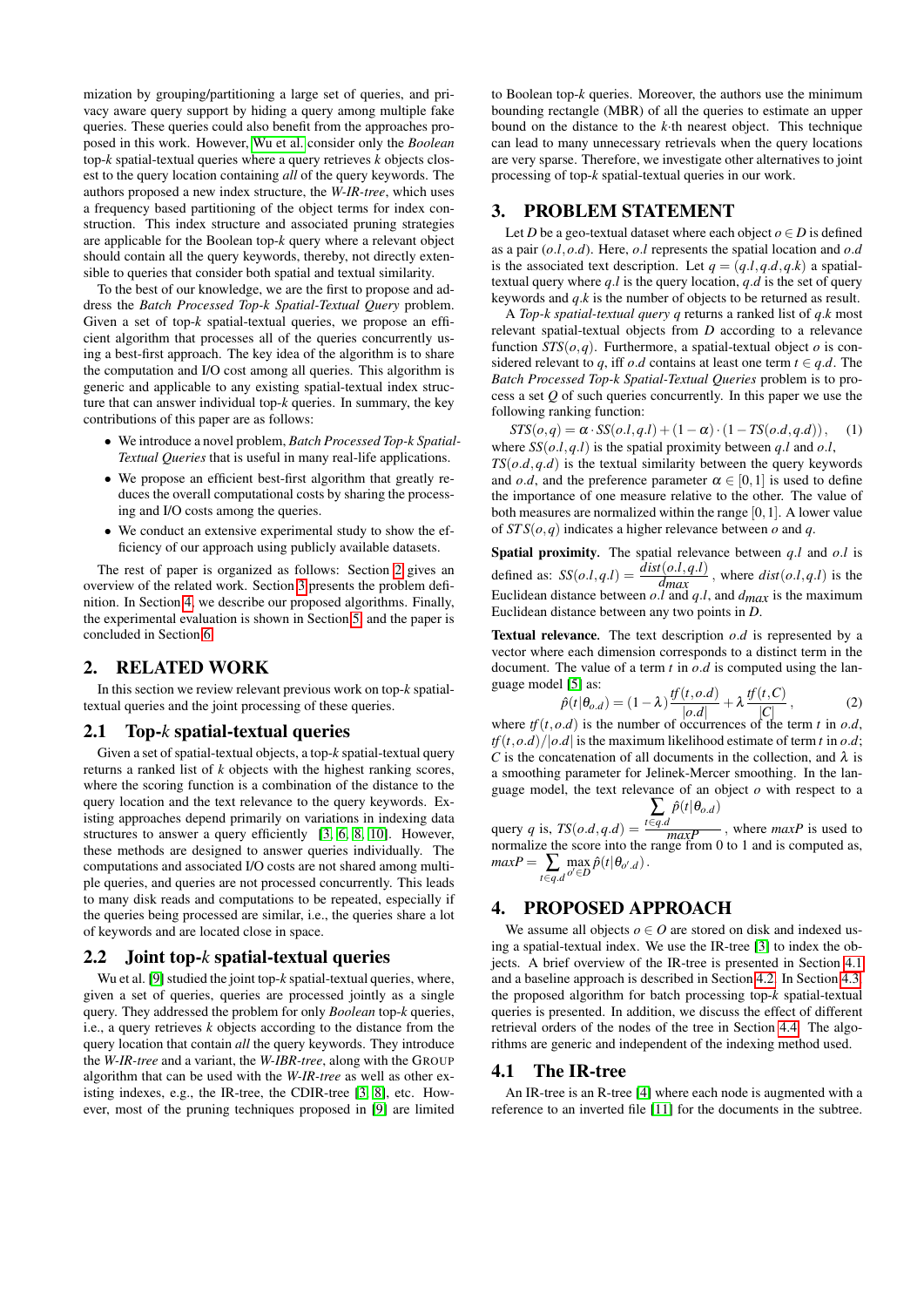<span id="page-2-2"></span>

Figure 2: A dataset of spatial-textual objects

<span id="page-2-3"></span>

Figure 3: The example IR-tree tree

Each node *R* contains a number of entries of the form (*cp*,*rect*, *cp.di*). If *R* is a leaf node, *cp* is the reference of an object  $o \in D$ , *rect* is the bounding rectangle of *o*, and *o.di* is an identifier of the text description. If *R* is a non-leaf node, then *cp* refers to a child node of *R*, *rect* is the MBR of all entries of the child node, and *cp.di* is the identifier of a pseudo text description. The pseudo text description is the union of all text descriptions in the entries of the child node. The weight of a term *t* in the pseudo-document is the maximum weight of the weights of this term in the documents contained in the subtree. Each node has a reference to an inverted file for the entries stored in the node. A posting list of a term *t* in the inverted file is a sequence of pairs  $\langle d, w_{d,t} \rangle$ , where *d* is the document id containing *t*, and  $w_{d,t}$  is the weight of term *t* in *d*.

Figure [2](#page-2-2) shows the locations and the text descriptions of an example dataset  $O = \{o_1, o_2, \ldots, o_7\}$  and Figure [3](#page-2-3) illustrates the IRtree for *O*. Table [1](#page-2-4) and Table [2](#page-2-5) present the inverted files of the leaf nodes (InvFile 1 - InvFile 4) and the non-leaf nodes (InvFile 5 - InvFile 7), respectively. In this example, the weights are shown as term-frequencies to simplify the presentation, but the actual weights stored in the inverted files are pre-computed using Equation [2.](#page-1-4)

<span id="page-2-4"></span>

|  |  |  | Table 1: Posting lists of the leaf nodes of example IR-tree |
|--|--|--|-------------------------------------------------------------|
|--|--|--|-------------------------------------------------------------|

| <b>Term</b> | <b>InvFile 1</b> | <b>InvFile 2</b> | <b>InvFile 3</b> | <b>InvFile 4</b>     |
|-------------|------------------|------------------|------------------|----------------------|
|             | $\{o_1, 1\}$     | $(0_3, 5)$       | $(o_5, 4)$       | $(o_6, 1), (o_7, 2)$ |
| I٥          | $\{o_1, 4,$      |                  | [0, 1]           |                      |
| t3          |                  | $(o_3, 5)$       |                  | $(o_6, 1)$           |
| tл          | $(o_2, 1)$       | [0.4, 2]         |                  | $(o_7, 3)$           |

<span id="page-2-5"></span>

| Table 2: Posting lists of the non-leaf nodes of example IR-tree |  |  |  |  |
|-----------------------------------------------------------------|--|--|--|--|
|-----------------------------------------------------------------|--|--|--|--|

| Term | <b>InvFile 5</b>     | <b>InvFile 6</b>     | <b>InvFile 7</b>     |
|------|----------------------|----------------------|----------------------|
|      | $(R_1, 1), (R_2, 5)$ | $(R_3, 4), (R_4, 2)$ | $(R_5, 5), (R_6, 4)$ |
| t    | $(R_1, 4)$           | $(R_3, 1)$           | $(R_5, 4), (R_6, 1)$ |
|      | $(R_2, 5)$           | $(R_4, 1)$           | $(R_5, 5), (R_6, 1)$ |
| tд   | $(R_1, 1), (R_2, 2)$ | $(R_4, 3)$           | $(R_5, 2), (R_6, 3)$ |

## <span id="page-2-0"></span>4.2 Baseline approach

The baseline for batch processing of top-*k* spatial-textual queries utilizes an existing algorithm [\[3\]](#page-5-2) that processes a single query at a time. As a batch processing problem consists of a set *Q* of top-*k* spatial-textual queries, the baseline algorithm simply processes the queries  $q \in Q$  individually.

The inputs of the baseline are a set of queries *Q* and a spatialtextual index (in our example, an IR-tree) over the set of objects *O*. The pseudo-code of the baseline is shown in Algorithm [1.](#page-2-6) When

processing a query  $q \in Q$ , a best-first traversal algorithm is used to retrieve the top-*k* objects. The algorithm uses a priority queue *PQ* to maintain the objects and the nodes that are yet to be visited (line 1.3). The value of  $STS(o,q)$  is used to order *PQ*. In each iteration, the top node *E* of *PQ* (the most relevance node) is dequeued (line 1.6). If *E* is an object, *E* is included in the result for *q* (lines 1.7- 1.8). The process for a query *q* terminates when *q*.*k* objects have been found (lines 1.9-1.10). Otherwise, the elements of *E* are read from the disk and the elements that contain at least one query keyword from *q*.*d* are added to the queue (lines 1.12-1.14). Finally the algorithm returns the results for all of the queries in *Q*.

<span id="page-2-6"></span>

| <b>Algorithm 1:</b> Baseline approach $(Q, \text{IRtree})$ |  |  |  |
|------------------------------------------------------------|--|--|--|
|------------------------------------------------------------|--|--|--|

|                                                         | 1.1 Initialize an array H of  Q  min-priority queues to order the top-k |
|---------------------------------------------------------|-------------------------------------------------------------------------|
| results for each query.                                 |                                                                         |
| 1.2 for each $q \in Q$ do                               |                                                                         |
| Initialize a min-priority queue PQ.<br>1.3              |                                                                         |
| $PQ \leftarrow$ ENQUEUE( <i>IRtree(root</i> ),0)<br>1.4 |                                                                         |
| while PQ not empty do<br>$1.5\,$                        |                                                                         |
| $E \leftarrow$ DEQUEUE( <i>PQ</i> )<br>1.6              |                                                                         |
| <b>if</b> $E$ is an object <b>then</b><br>1.7           |                                                                         |
| 1.8                                                     | $H_q \leftarrow$ ENQUEUE $(E, STS(E,q))$                                |
| 1.9                                                     | if SIZEOF( $H_a$ ) $\geq q.k$ then                                      |
| break<br>1.10                                           |                                                                         |
| 1.11                                                    |                                                                         |
| else<br>1.12                                            |                                                                         |
| 1.13                                                    | <b>for</b> each element $e \in E$ <b>do</b>                             |
| 1.14                                                    | <b>if</b> $q.d \cap e.d \neq \emptyset$ then                            |
| 1.15                                                    | $PQ \leftarrow$ ENQUEUE $(e, STS(e, q))$                                |
| 1.16                                                    |                                                                         |
|                                                         |                                                                         |
|                                                         |                                                                         |
| 1.17 return $H$                                         |                                                                         |

A trace of processing required for the baseline is sketched in Table [3](#page-2-7) where the data from Figure [2](#page-2-2) for the queries *q*1,*q*2, and *q*<sub>3</sub> are used. Here,  $\alpha = 0.5$ ,  $q_1.d = \{t_2,t_3\}$ ,  $q_1.k = 1$ ;  $q_2.d = \{t_1\}$ ,  $q_2.k = 2$ ; and  $q_3.d = \{t_1, t_3\}$ ,  $q_3.k = 1$ .

| Query          | E              | PQ                                       | $H_q$          |
|----------------|----------------|------------------------------------------|----------------|
| q <sub>1</sub> | $R_7$          | $(R_6, 0.2), (R_5, 0.4)$                 |                |
|                | $R_6$          | $(R_3, 0.3), (R_4, 0.4), (R_5, 0.4)$     |                |
|                | $R_3$          | $(o_5, 0.3), (R_4, 0.4), (R_5, 0.4)$     |                |
|                | O <sub>5</sub> | $(R_4, 0.4), (R_5, 0.4)$                 | O <sub>5</sub> |
| $q_2$          | $R_7$          | $(R_5, 0.1), (R_6, 0.5)$                 |                |
|                | $R_5$          | $(R_1, 0.2), (R_2, 0.3), (R_6, 0.5)$     |                |
|                | $R_1$          | $(o_1, 0.2), (R_2, 0.3), (R_6, 0.5)$     |                |
|                | 01             | $(R_2, 0.3), (R_6, 0.5)$                 | O <sub>1</sub> |
|                | R <sub>2</sub> | $(o_3, 0.4), (R_6, 0.5)$                 | O <sub>1</sub> |
|                | 03             | $(R_6, 0.5)$                             | $o_1, o_3$     |
| $q_3$          | $R_7$          | $(R_5, 0.1), (R_6, 0.6)$                 |                |
|                | $R_5$          | $(R_1, 0.2), (R_2, 0.25), (R_6, 0.6)$    |                |
|                | $R_1$          | $(R_2, 0.25), (\rho_1, 0.3), (R_6, 0.6)$ |                |
|                | $R_2$          | $(o_3, 0.26), (o_1, 0.3), (R_6, 0.6)$    |                |
|                | $O_3$          | $(o_1, 0.3), (R_6, 0.6)$                 | O <sub>3</sub> |

<span id="page-2-7"></span>Table 3: The example steps of the baseline approach

In the baseline, a node of the tree might be retrieved multiple times for different queries, which can result in high I/O costs. For instance, the nodes  $R_1, R_2, R_5$  and the objects  $o_1, o_3$  all are retrieved twice from the disk in this example. To overcome this drawback, we propose an efficient solution using batch processing of the queries, where a node is guaranteed to be retrieved at most once.

#### <span id="page-2-1"></span>4.3 The batch processing algorithm

In this approach, if multiple queries require the retrieval of the same node, that node is guaranteed to be retrieved from disk at most once during the process. The pseudo-code is shown in Algorithm [2.](#page-3-2)

In order to process all of the queries in a single pass, two arrays of priority queues of size |*Q*| are necessary. First, a min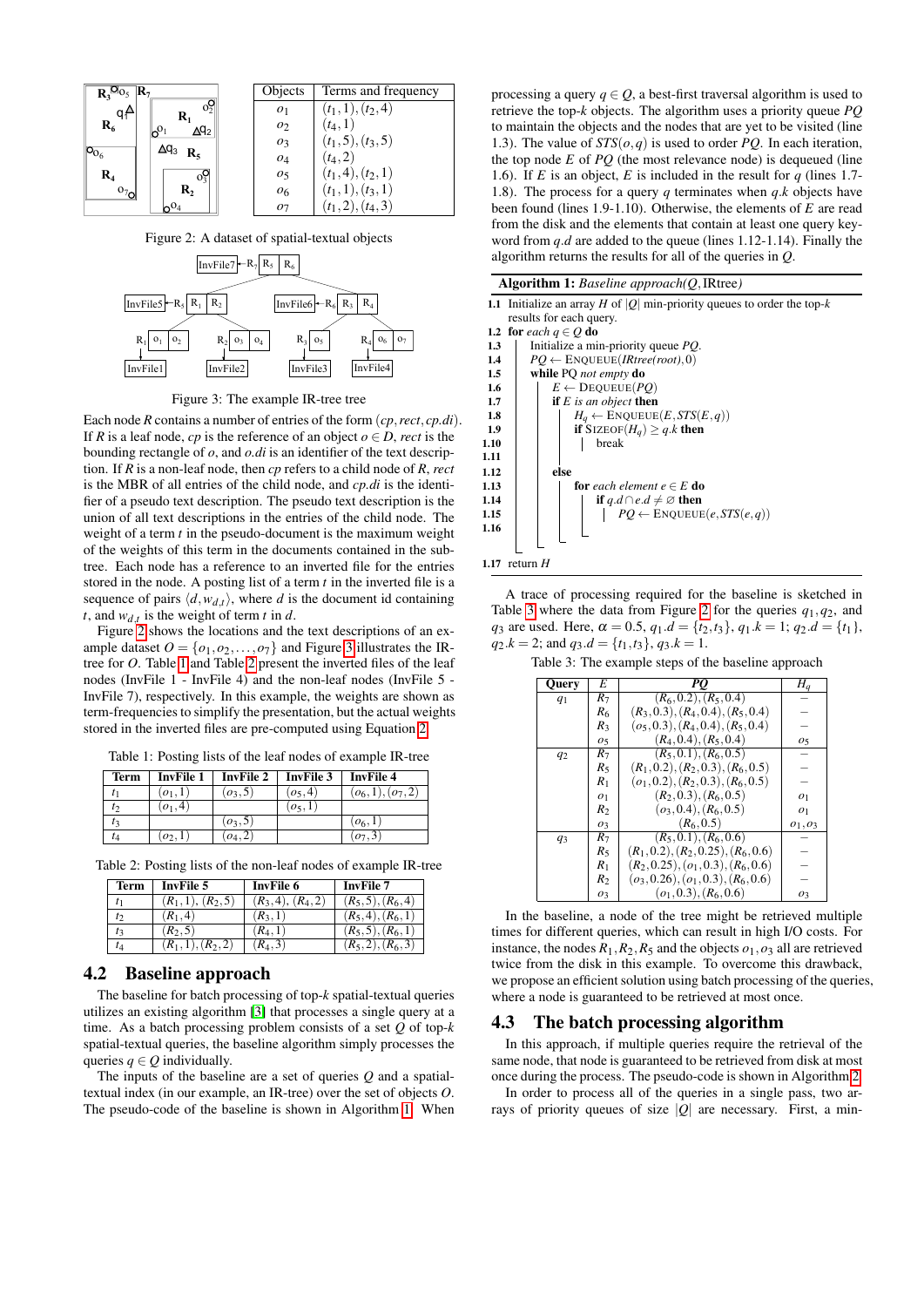priority queue  $H_q$  is maintained for each query  $q \in Q$  to store the top-*k* results (line 2.1). For each query  $q \in Q$ , we also maintain a min-priority queue  $PQ_q$  to track the relevant nodes and the objects, where the key is the corresponding relevance score for *q*. The algorithm will continue to execute as long as the set *Q* is non-empty.

In each iteration, a priority queue *PQ<sup>r</sup>* is selected at random and the top element  $E$  of that queue is processed (lines 2.6-2.7). We explain the reasoning behind this selection method and discuss the effect of other selection orders in Section [4.4.](#page-3-1) If *E* is an object, the top element *o* of  $PQ_q$  is dequeued and inserted into  $H_q$  as long as *o* is an object and  $H_q$  has less than *q*.*k* elements for each  $PQ_q$ (lines 2.8-2.12). In this manner, all the queries that have any object including *E* in the top of their queues are considered. If  $PQ_q$  is empty or  $H_q$  has  $q,k$  elements then  $q$  is marked as finished, and discarded from further computation (lines 2.13-2.14).

If *E* is not an object, then the elements of *E* are read from disk. For each query  $q \in Q$ , if the corresponding  $PQ_q$  contains *E*, the elements of *E* that have at least one keyword of *q*.*d* are enqueued in  $PQ_q$ . The node *E* is then removed from these queues (lines 2.16-2.22). The process terminates when the results for all of the queries in *Q* are found. Finally, the results represented as an array of priority queues *H* is returned.

<span id="page-3-2"></span>

| <b>Algorithm 2:</b> Batch processing $Top-k(Q, IRtree)$ |  |  |  |  |  |
|---------------------------------------------------------|--|--|--|--|--|
|---------------------------------------------------------|--|--|--|--|--|



Using other index structures*.* The key idea of the algorithm is share the I/Os and processing among queries. When an object is retrieved from the disk for a query, the score of the object is updated for all the queries that share this object in their corresponding queues. The other processing steps of the Algorithm [2](#page-3-2) are same as the processing of a single query. Therefore, this algorithm is easy to extend for other index structures.

## <span id="page-3-1"></span>4.4 Selection order of the nodes

In this section we discuss the selection order of the tree nodes in each iteration of our algorithm.

Arbitrary selection*.* Recall that for each query *q*, the corresponding priority queue *PQ<sup>q</sup>* is sorted according to the maximum relevance of nodes. Although in each iteration, the top element *E* is dequeued for a random query, all of the queries that have any object including *E* in the top of their queues are considered in lines 2.10-2.14 in the same iteration. Thus, we are applying a best-first approach not only for the query *qr*, but also for other queries concurrently in each iteration. Moreover, only those nodes and objects are retrieved that are also required for individual processing, and a node or an object is retrieved only once.

In the best-first approach, the computation for a query *q* can be safely terminated iff *q*.*k* objects are found or *PQ<sup>q</sup>* is empty. The lines 2.13-2.14 ensure the terminating conditions for all queries regardless of the selection of *E*. Therefore, the algorithm is actually *independent of the retrieval order of the nodes*. We explain this further by contrasting with another retrieval order in the following.

Selecting the node that is the top one in the maximum number of queues*.* Let the node *E* that is the top element of the maximum number of queues be selected in each iteration. According to lines 2.10-2.12, if *E* is an object, then any object including *E* that is in the top of any queue is checked for being a result object of the corresponding query. If *E* is not an object, then the elements of *E* are enqueued in *PQ<sup>q</sup>* if they have at least one keyword of *q*.*d* and  $PQ_a$  contains *E*. In both conditions, all of the computations are the same as selecting *E* randomly. The computations do not rely on the selection of *E*.

Moreover, keeping track of the node that is the top of the maximum number of queues in each iteration may require some extra computation. Therefore, the random selection of a node is preferable. Table [4](#page-4-0) demonstrates the execution of Algorithm [2](#page-3-2) for the data from Figure [2.](#page-2-2) Note that the total number of iterations will be the same for any order of selecting *E*. As shown in the table, the priority queues of the queries are initialized with the root node of the tree. Consider iteration 2 as an instance where node  $R_5$  is selected. Node  $R_5$  is present in the priority queues of the queries  $q_2$  and  $q_3$ , so the elements of  $R_5 - R_1$  and  $R_2$  – are retrieved from disk. Node  $R_1$  and  $R_2$  are enqueued in the priority queues of  $q_2$  and  $q_3$  along with the corresponding relevance scores. Then, node  $R_5$ is removed from these queues.

## <span id="page-3-0"></span>5. EXPERIMENTAL EVALUATION

In this section, we present our results on evaluating the performance of our proposed algorithm for *Batch Processed Top-k Spatial-Textual Queries* and compare it with the baseline approach. All indices and algorithms are implemented in Java. The experiments were ran on a 24 core Intel Xeon *E*5 − 2630 running at 2.3 GHz using 256 GB of RAM, and 1TB 6G SAS 7.2K rpm SFF (2.5-inch) SC Midline disk drives. The Java Virtual Machine Heap size was set to 4 GB. All index structures are disk resident, and the page size was fixed at 4 kB.

## 5.1 Dataset and queries

All experiments are conducted using the Yahoo I3 Flickr dataset  $<sup>1</sup>$ . A</sup> total of 1 million image tags that are geo-tagged and contain at least one user specified tag were extracted from the collection and used for the experiments. The locations and tags are used as the location and text description of the spatial-textual objects in our problem. Table [5](#page-4-1) lists the properties of the dataset. To evaluate scalability, three additional datasets of 2 million, 4 million, and 8 million were

<sup>1</sup>[http://webscope.sandbox.yahoo.com/catalog.php?](http://webscope.sandbox.yahoo.com/catalog.php?datatype=i&did=67) [datatype=i&did=67](http://webscope.sandbox.yahoo.com/catalog.php?datatype=i&did=67)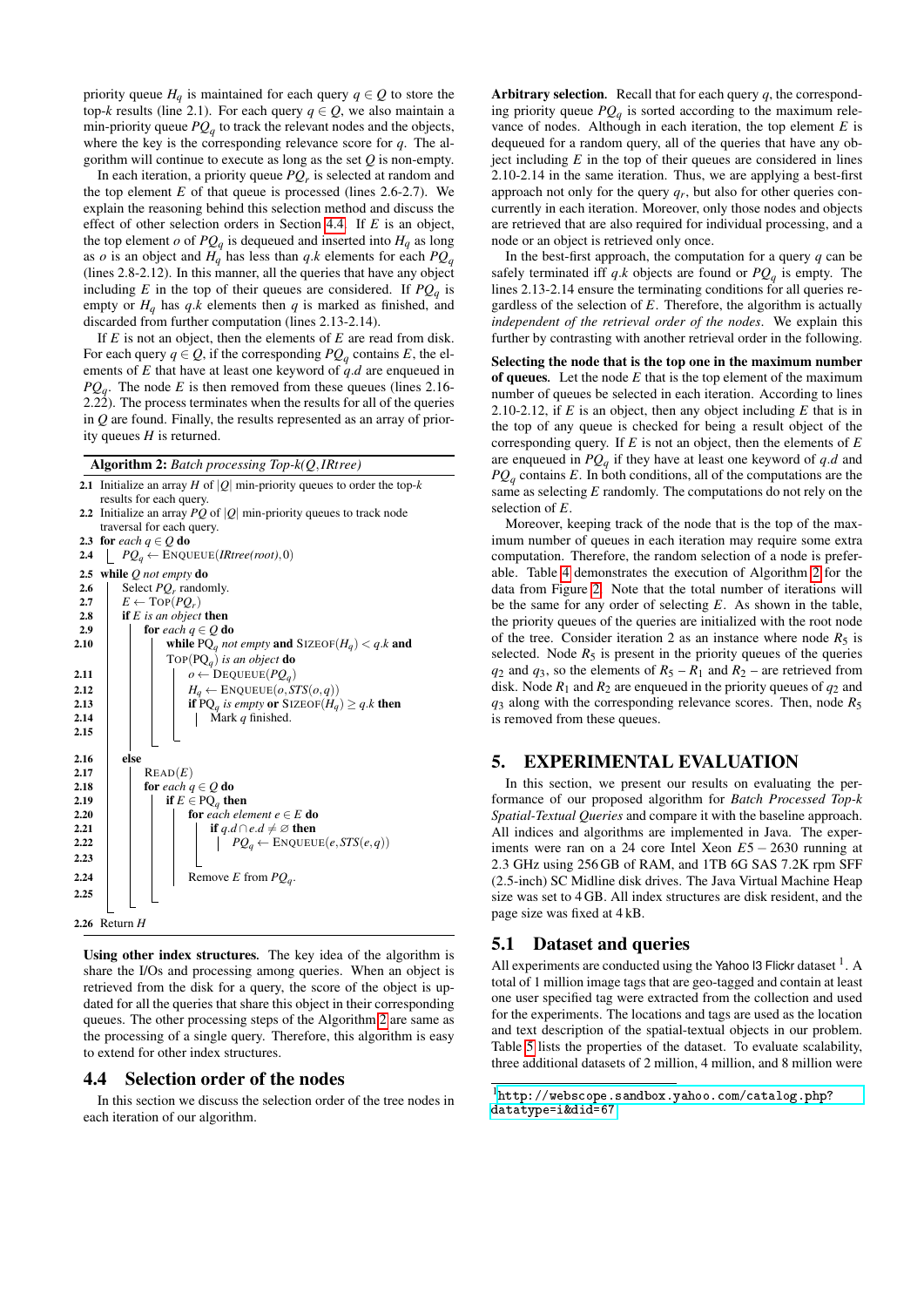<span id="page-4-0"></span>Table 4: The example steps of the batch processing approach

| Iteration      | E                | $\overline{\boldsymbol{PQ}}_q$                                                  | $H_q$            |
|----------------|------------------|---------------------------------------------------------------------------------|------------------|
|                |                  | $(R_7, 0.0)$                                                                    |                  |
|                |                  | $(R_7, 0.0)$                                                                    |                  |
|                |                  | $(R_7, 0.0)$                                                                    |                  |
| 1              | $R_7$            | $(R_6, 0.2), (R_5, 0.4)$                                                        |                  |
|                |                  | $(R_5, 0.1), (R_6, 0.5)$                                                        |                  |
|                |                  | $(R_5, 0.1), (R_6, 0.6)$                                                        |                  |
| $\overline{2}$ | $R_5$            | $(R_6, 0.2), (R_1, 0.5), (R_2, 0.6)$                                            |                  |
|                |                  | $(R_1, 0.2), (R_2, 0.3), (R_6, 0.5)$                                            |                  |
|                |                  | $(R_1, 0.2), (R_2, 0.25), (R_6, 0.6)$                                           |                  |
| 3              | $R_1$            | $(R_6, 0.2), (\rho_1, 0.6), (R_2, 0.6)$                                         |                  |
|                |                  | $(o_1, 0.25), (R_2, 0.3), (R_6, 0.5)$                                           |                  |
|                |                  | $(R_2, 0.25), (\rho_1, 0.3), (R_6, 0.6)$                                        |                  |
| 3              | O <sub>1</sub>   | $(R_6, 0.2), (\rho_1, 0.6), (R_2, 0.6)$                                         |                  |
|                |                  | $(R_2, 0.3), (R_6, 0.5)$                                                        | 01               |
|                |                  | $(R_2, 0.25), (\rho_1, 0.3), (R_6, 0.6)$                                        |                  |
| $\overline{6}$ | $\overline{R_2}$ | $(R_6, 0.2), (o_1, 0.6), (o_3, 0.7)$                                            |                  |
|                |                  | $(o_3, 0.4), (R_6, 0.5)$                                                        | $\overline{0}$ 1 |
|                |                  | $(o_3, 0.26), (o_1, 0.3), (R_6, 0.6)$                                           |                  |
| 7              | 03               | $(R_6, 0.2), (\rho_1, 0.6), (\rho_3, 0.7)$                                      |                  |
|                |                  | $(R_6, 0.5)$                                                                    | $o_1, o_3$       |
|                |                  | $\frac{(o_1, 0.3), (R_6, 0.6)}{(R_3, 0.3), (R_4, 0.4), (o_1, 0.6), (o_3, 0.7)}$ | $^{o_3}$         |
| 8              | $R_6$            |                                                                                 |                  |
|                |                  |                                                                                 | $o_1, o_3$       |
|                |                  |                                                                                 | $\mathfrak{o}_3$ |
| 9              | $\overline{R_3}$ | $(o_5, 0.3), (R_4, 0.4), (o_1, 0.6), (o_3, 0.7)$                                |                  |
|                |                  |                                                                                 | $o_1, o_3$       |
|                |                  |                                                                                 | O <sub>3</sub>   |
| 10             | 05               |                                                                                 | 05               |
|                |                  |                                                                                 | $o_1, o_3$       |
|                |                  |                                                                                 | 03               |

Table 5: Description of dataset

<span id="page-4-1"></span>

| <b>Property</b>                           | Cardinality |
|-------------------------------------------|-------------|
| Total number of objects                   | 1,000,000   |
| Total number of unique terms              | 166,317     |
| Average number of unique terms per object | 6.9         |
| Mode number of unique terms per object    | 3           |
| Total number of terms in dataset          | 6,936,385   |

Table 6: Parameters

<span id="page-4-2"></span>

| <b>Parameter</b>                  | Range                    | <b>Default</b> |
|-----------------------------------|--------------------------|----------------|
|                                   | 1, 5, 10, 20, 50         | 10             |
| α                                 | 0.1, 0.3, 0.5, 0.7, 0.9  | 0.5            |
| Q                                 | 100, 200, 400, 800, 1600 | 100            |
| No. of query keywords             | 1, 2, 3, 4, 5, 6         |                |
| No. of unique query keywords, $w$ | 5, 10, 20, 50, 100       | 20             |
| No. of objects                    | 1M, 2M, 4M, 8M           | 1М             |

extracted from the collection, and are used where the spatial and term distribution of the objects are almost the same.

We generate the query sets using the dataset as follows. First, an object is picked randomly from the dataset and the location of the object is used as the query location. Then, a pre-defined number of words are randomly selected from the object as the query keywords. A pre-defined number of these queries are created to be the set of input queries *Q* for the batch processing problem. The default number of queries in a batch is 100. In this work, we generate 100 such batches and report the average performance.

## 5.2 Performance Evaluation

In this section, we evaluate the performance of the baseline and our proposed approach described in Section [4.3](#page-2-1) by varying the parameters listed in Table [6.](#page-4-2) In all experiments, we employ the default settings to study the impact on: (i) the mean I/O cost (number

<span id="page-4-4"></span><span id="page-4-3"></span>

Figure 5: Effect of varying  $\alpha$ 

of pages accessed) per query (MIOCPQ) of a batch; and (ii) the mean runtime per query (MRPQ) of a batch, while varying a single parameter. As multiple layers of cache exist between a Java application and the physical disk, we report simulated I/O costs in the experiments instead of physical disk I/Os. The number of simulated I/Os is increased by 1 when a node of the tree is visited. When an inverted file is loaded, the number of simulated I/Os is increased by the number of blocks (4 kB per block) for storing the list.

In the experiments, the performance is evaluated using cold queries. The runtimes for multiple runs are shown as boxplots, where each boxplot summarizes the values as follows: the solid line indicates the median; the bounding box shows the first and third quartiles; the whiskers show the range, up to 1.5 times of the interquartile range; and the outliers beyond this value are shown as separate points. The average values are shown as connecting lines.

**Varying**  $k$ . In this experiment, we vary the value of  $k$  and investigate the effect. The result is shown in Figure [4.](#page-4-3) Here, both the runtime and the I/O cost for each method increase as *k* increases. Since the batch processing algorithm visits the disk pages only once if they are shared among the queries, the cost of our proposed method is significantly lower than the baseline. Furthermore, the advantage of the batch processing algorithm increases when *k* increases. The height of the boxplots indicate that the runtime of multiple runs do not differ much from one another.

Varying  $\alpha$ . Figure [5](#page-4-4) reports the result of the experiment where we study the effect of varying  $\alpha$ . A higher value of  $\alpha$  indicates more preference to spatial similarity. As the location of queries in a batch is expected to be sparse, a higher value of  $\alpha$  leads to fewer shared IR-tree nodes. Therefore, the cost of batch processing increases as  $\alpha$  increases. On average our algorithm requires 4 times less I/O than the baseline.

Varying the number of keywords per query*.* We vary the number of keywords per query in a batch from 1 to 6 and investigate the effect on performance in Figure [6.](#page-5-11) The mean I/O cost per query (MIOCPQ) and the mean runtime per query (MRPQ) in the baseline method increases proportionally with the increase in the number of keywords per query in a batch, as more nodes become rele-